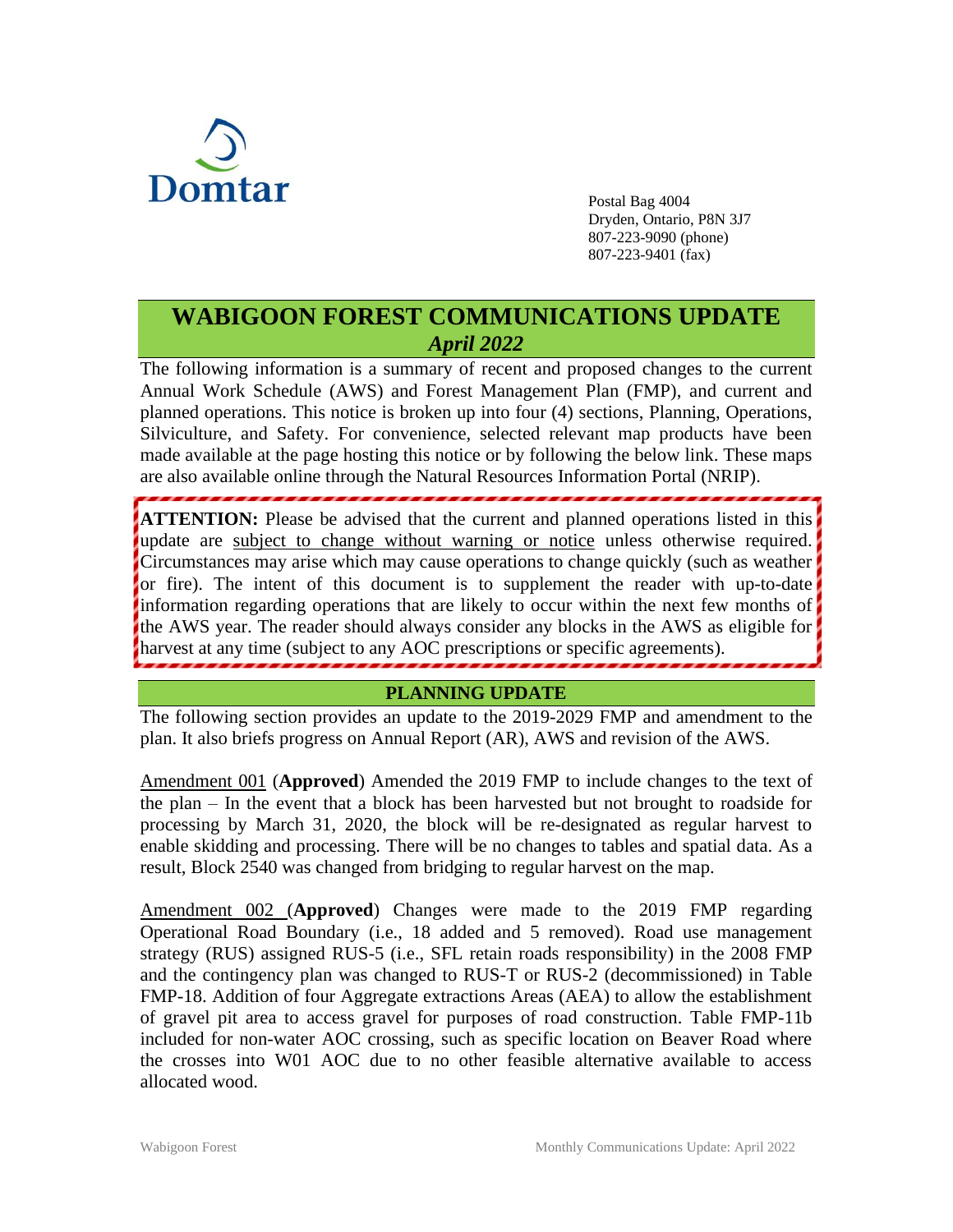Amendment 005 (**Approved**) Text of the FMP updated with new wording stating that bridging areas must be completed by March 31, 2023. Bridging block 2540 was changed in amendment 1 to regular harvest and was changed back to bridging area to be consistent with its original intent.

Amendment 006 (**Approved**) The amount of total bridging area in the text of the FMP is being amended by adding new bridging blocks. The blocks (i.e., block 1949, 1950, 2079, 2244, 2537, and 2605) were in the 2018 Contingency Plan (CP) as regular harvest. These bridging areas were planned to be depleted in the CP before implementation of the 2019 FMP, but harvest was not completed in the blocks. Three new operational road boundaries were also added to access the bridging areas.

Amendment 007 (**Approved**) Addition of a primary road corridor for extension of Joli Road on the Dryden Forest to connect with the White Pine Road on the Wabigoon Forest. The amendment will provide future access to harvest areas on the Wabigoon Forest and access for harvest blocks on the Dryden Forest.

Amendment 008 (**Approved**) Operational Road boundary (ORB) expansion for access to sections of harvest blocks DO106.

Amendment 009 (**Approved**) Operational Road boundary expansion on the Wabigoon Forest off the Ghost Lake North Road to facilitate access to harvest blocks on the Dryden Forest.

Amendment 010 (**Approved**) Operational Road boundary expansion on the Wabigoon Forest off the Ghost Lake North Road to facilitate access to harvest blocks on the Dryden Forest.

Amendment 011 (**Approved**) Addition of Ila primary road corridor to facilitate access to harvest blocks on the English River Forest and expansion of ORB within AOC T90 to access allocated wood on the Wabigoon Forest.

Amendment 012 (**Approved**) Area of Concern prescription changes in Table FMP-11 and changes to text of the plan for Conditions on Roads, Landings and Aggregate Pits (CORLAPS) which relates to Moose Emphasis Areas (MEAs): In particular, the FMP text was changed within the section under MEA CORLAPS that Sneak and Peak roads, the Desserre and Savage roads are not to connect to make a loop road.

Amendment 013 (**Approved**) Agimak road length in Table FMP-11 corrected from 0.1 km to 9.4. The total length of 9.4 km consists of about 4 km of operational road reclassified as a branch road.

Amendment 014 (**Draft**) Changes include revision to AOCs prescriptions in Table FMP-11. AOC M18 (MAFAs) updated by removing MAFAs ranked 1 and 2. Corrections to planned harvest area (FMP-12), and corresponding changes to volumes estimates in FMP-13 to FMP-15.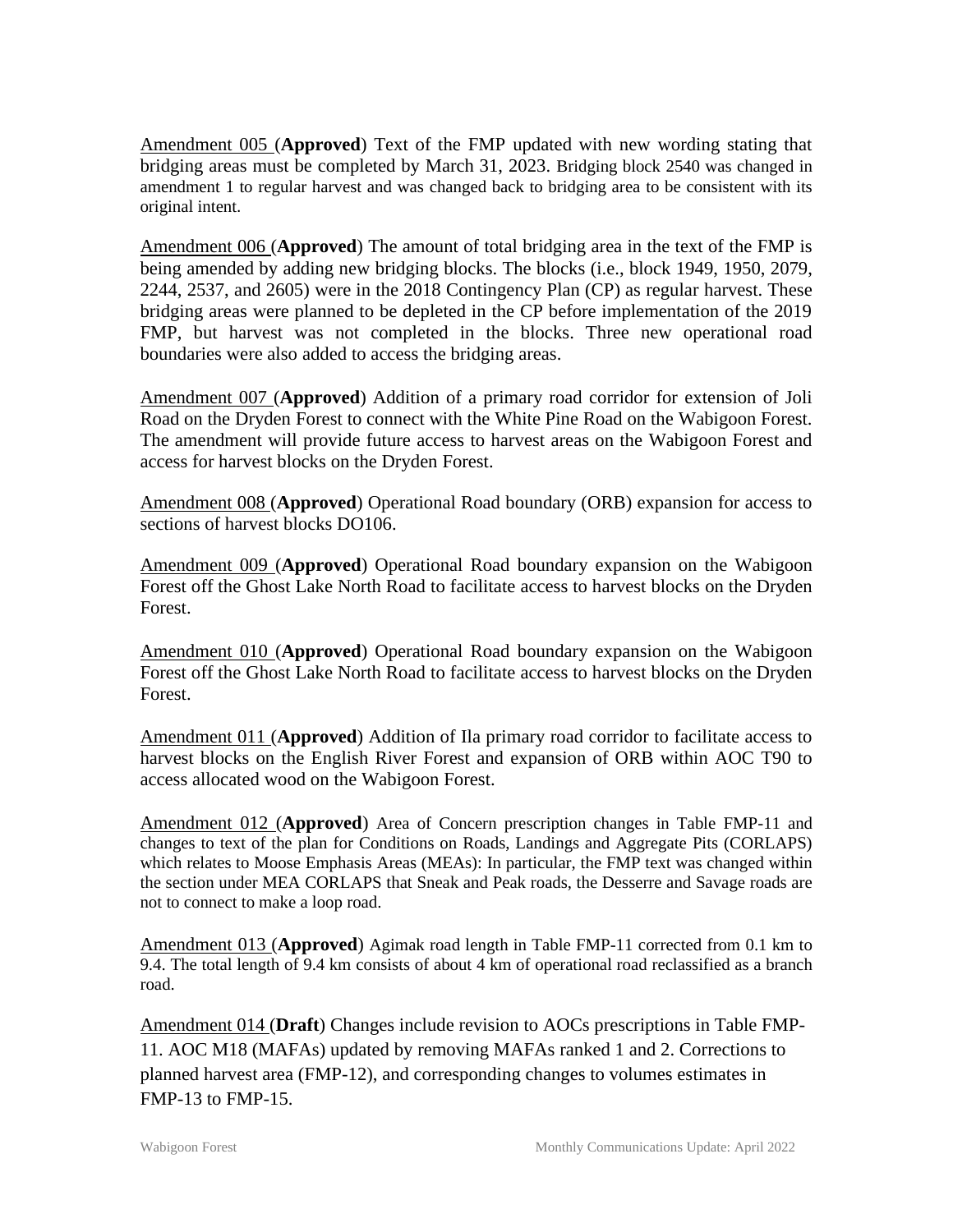#### *Annual Work Schedule:*

We are currently operating in the **2022/2023 Annual Work Schedule,** after completion of MNRF review, posting for public inspection on NRIP, public notices done by MNRF and First Nations consultation. The AWS is a summary of planned forest operations which includes harvest area, road construction, forest renewal and tending activities.

#### *AWS Revisions:*

Revision 018 (**Approved)** brings into the AWS three blocks (GW141, GW142 and GW154) for harvesting at Whipper Road. The revision of the AWS includes two water crossing installs and portions of operational road boundaries (ORB 235) added to access block GW153, this aligns with amendment 10 of the FMP.

Revision 019 **(Approved**) brings into the AWS replacement of two washed out culverts and one culvert install on the Reveen road. The changes are necessary to access allocated wood in the AWS.

#### *Annual Report:*

The **2020-2021 AR** will be resubmitted to MNRF Dryden District for review after addressing review comments. The annual report summarizes operations undertaken during the operating year for harvest area, volume harvested, utilization by mills, natural disturbances, forest renewal, tending and protection, renewal support, pesticide use, road construction, maintenance and access controls, revenues generated from stumpage and silviculture expenditures, and forest operations inspections.

## **OPERATIONS UPDATE**

This section briefs current and planned operations on the Wabigoon Forest such as road maintenance, road building (ROW clearing, sub-grading, grading), and harvest operations. The main operation areas to be aware of at this time are the Bumblebee, North Road and Ghost Lake Road which are presented below:

- Harvest and chipping operation at Bumblebee Road, blocks BO169 and BO194.
- Harvest operation and processing of wood at Titan Road in blocks BL78 and BL79. As well as 4 skidders, 1 buncher, and 2 backhoes sent to Bear Narrows Road for harvest operation in blocks BB131, BB132 and BB133.

## • **SILVICULTURE UPDATE**

This section briefs current and planned renewal activities (planting, seeding, etc.), tending activities (e.g., spray), and burn plans.

• Aerial seeding completed on the forest. Target areas for seeding areas were Gilbert Road – GW147, Crossover Road – GW138, Centrefire – GW139, GW140, and Basket Lake Road – BL66.

#### **SAFETY NOTICE**

"Nothing we do is worth getting hurt for; with this mind set we entreat every forest user to make safety a priority at all times".